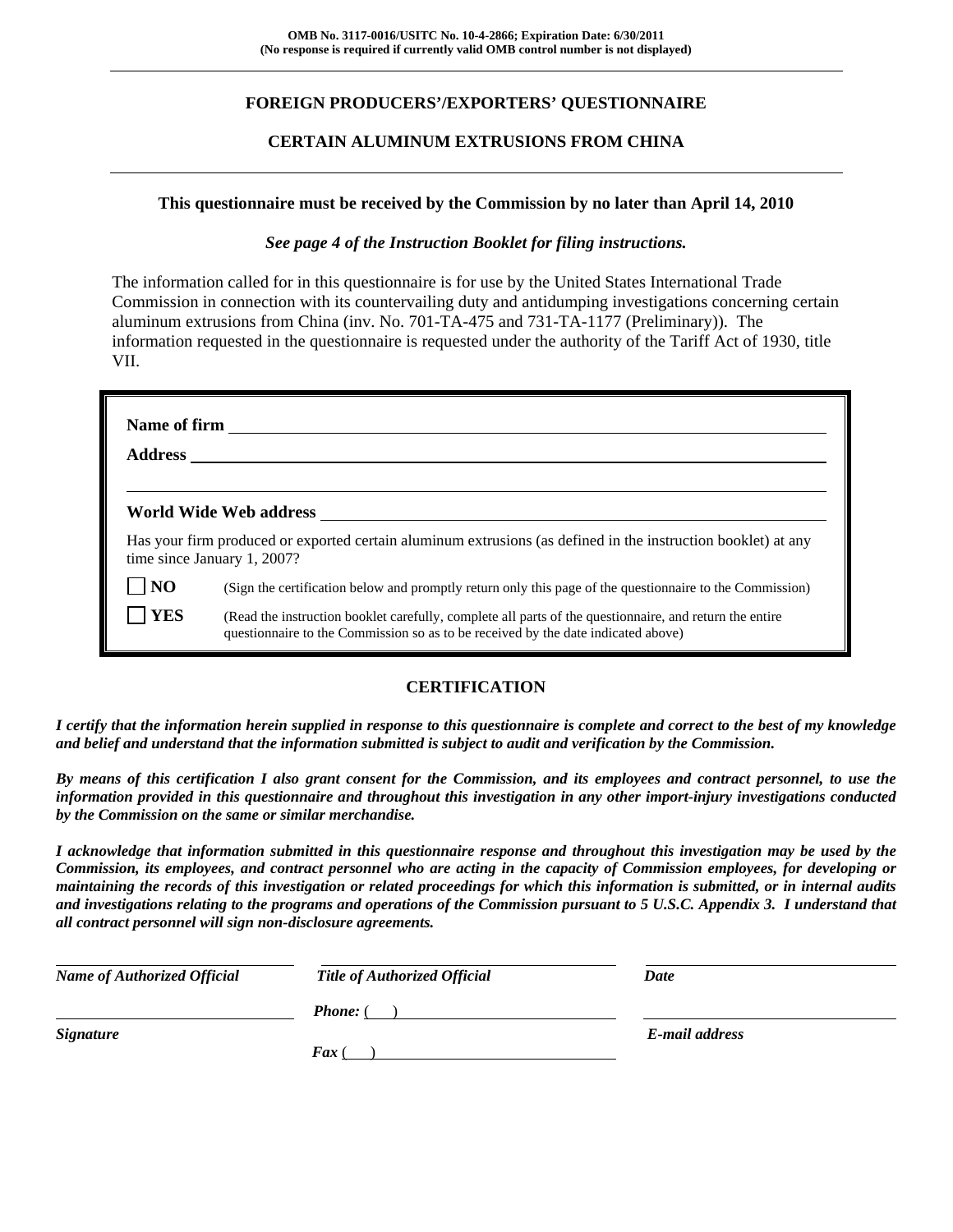Foreign Producers'/Exporters' Questionnaire - Certain aluminum extrusions (Preliminary) Page 2

# **PART I.—GENERAL INFORMATION**

l

l

l

The questions in this questionnaire have been reviewed with market participants to ensure that issues of concern are adequately addressed and that data requests are sufficient, meaningful, and as limited as possible. Public reporting burden for this questionnaire is estimated to average 20 hours per response, including the time for reviewing instructions, searching existing data sources, gathering the data needed, and completing and reviewing the questionnaire. Send comments regarding the accuracy of this burden estimate or any other aspect of this collection of information, including suggestions for reducing the burden, to the Office of Investigations, U.S. International Trade Commission, 500 E Street, SW, Washington, DC 20436.

I-1a. **OMB statistics**.--Please report below the actual number of hours required and the cost to your firm of preparing the reply to this questionnaire and completing the form.

hours dollars

- I-1b. **OMB feedback**.--We are interested in any comments you may have for improving this questionnaire in general or the clarity of specific questions. Please attach such comments to your response or send them to the above address.
- I-2. **Establishments covered**.--Provide the name and address of establishment(s) covered by this questionnaire (see page 3 of the instruction booklet for reporting guidelines). If your firm is publicly traded, please specify the stock exchange and trading symbol.

I-3. **U.S. importers**.--Please provide the names, street addresses (not P.O. boxes), contacts, telephone numbers, and e-mail addresses of the **FIVE** largest U.S. importers of your firm's certain aluminum extrusions in 2009.

| No.          | Importer's name | <b>Contact person</b> | <b>E-mail address</b> | Area<br>code and<br>telephone<br>number | Share of<br>your 2009<br>exports<br>$(\%)$ |
|--------------|-----------------|-----------------------|-----------------------|-----------------------------------------|--------------------------------------------|
| 1            |                 |                       |                       |                                         |                                            |
| $\mathbf{2}$ |                 |                       |                       |                                         |                                            |
| 3            |                 |                       |                       |                                         |                                            |
| 4            |                 |                       |                       |                                         |                                            |
| 5            |                 |                       |                       |                                         |                                            |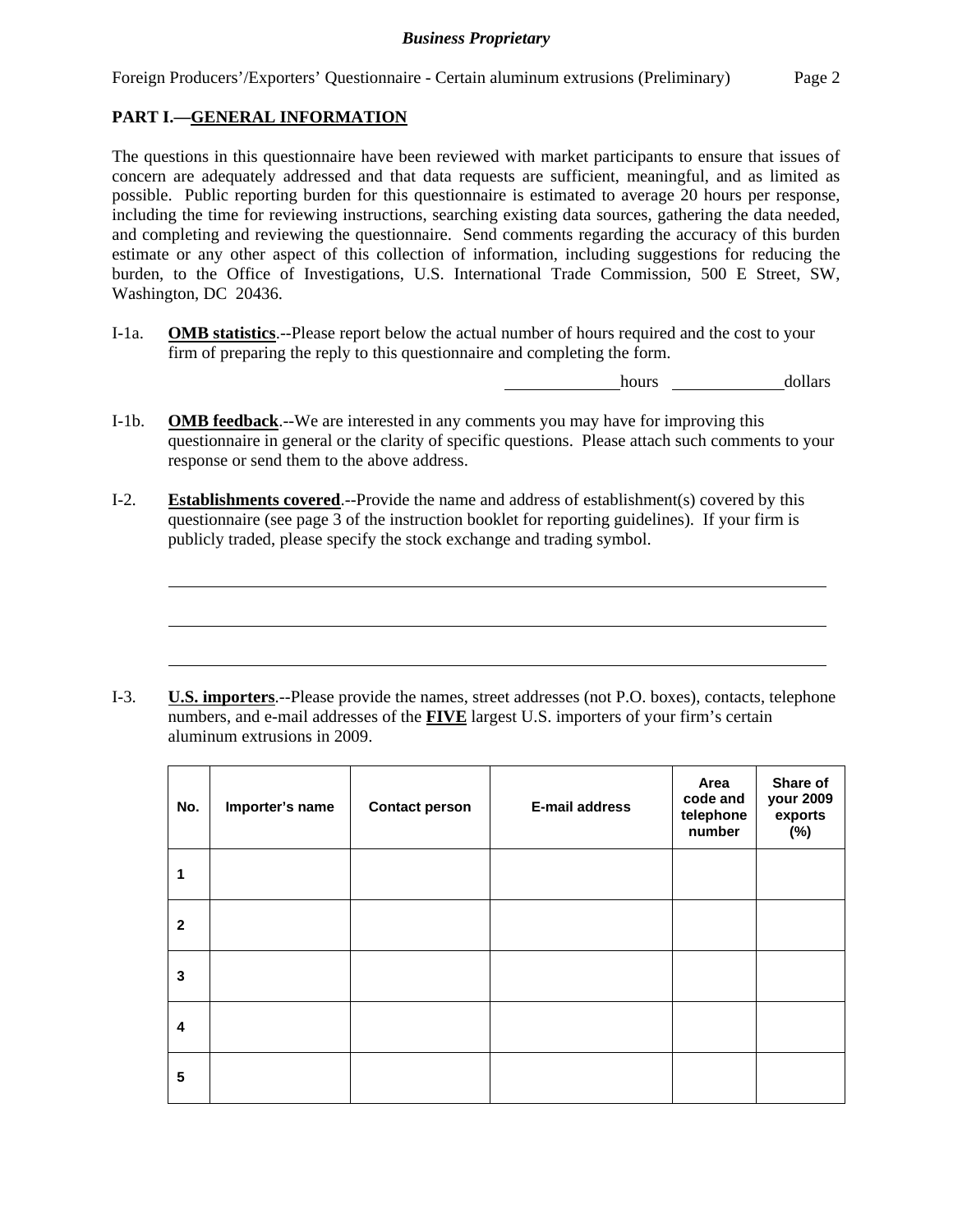|  |  | Foreign Producers' Questionnaire - Certain aluminum extrusions (Preliminary) | Page 3 |
|--|--|------------------------------------------------------------------------------|--------|
|--|--|------------------------------------------------------------------------------|--------|

# **PART I.--GENERAL INFORMATION***--Continued*

| <b>Related U.S. producers.</b> --Does your firm or any related firm produce, have the capability to<br>produce, or have any plans to produce certain aluminum extrusions in the United States or other<br>countries? |                                                                                                                                                                                                                            |  |  |  |
|----------------------------------------------------------------------------------------------------------------------------------------------------------------------------------------------------------------------|----------------------------------------------------------------------------------------------------------------------------------------------------------------------------------------------------------------------------|--|--|--|
| $\overline{N}$                                                                                                                                                                                                       | Yes--Please name the firm(s) and country(ies) below and, if U.S. producer(s),<br>ensure that they complete the Commission's producer questionnaire<br>(contact russell.duncan@usitc.gov for copies of that questionnaire). |  |  |  |
|                                                                                                                                                                                                                      |                                                                                                                                                                                                                            |  |  |  |
|                                                                                                                                                                                                                      |                                                                                                                                                                                                                            |  |  |  |
|                                                                                                                                                                                                                      | certain aluminum extrusions into the United States?                                                                                                                                                                        |  |  |  |
| $\log$                                                                                                                                                                                                               | Yes--Please name the firm(s) below and ensure that they complete the<br>for copies of that questionnaire).                                                                                                                 |  |  |  |
|                                                                                                                                                                                                                      | Related U.S. importers.--Does your firm or any related firm import or have any plans to import                                                                                                                             |  |  |  |
|                                                                                                                                                                                                                      | Commission's importer questionnaire (contact russell.duncan@usitc.gov                                                                                                                                                      |  |  |  |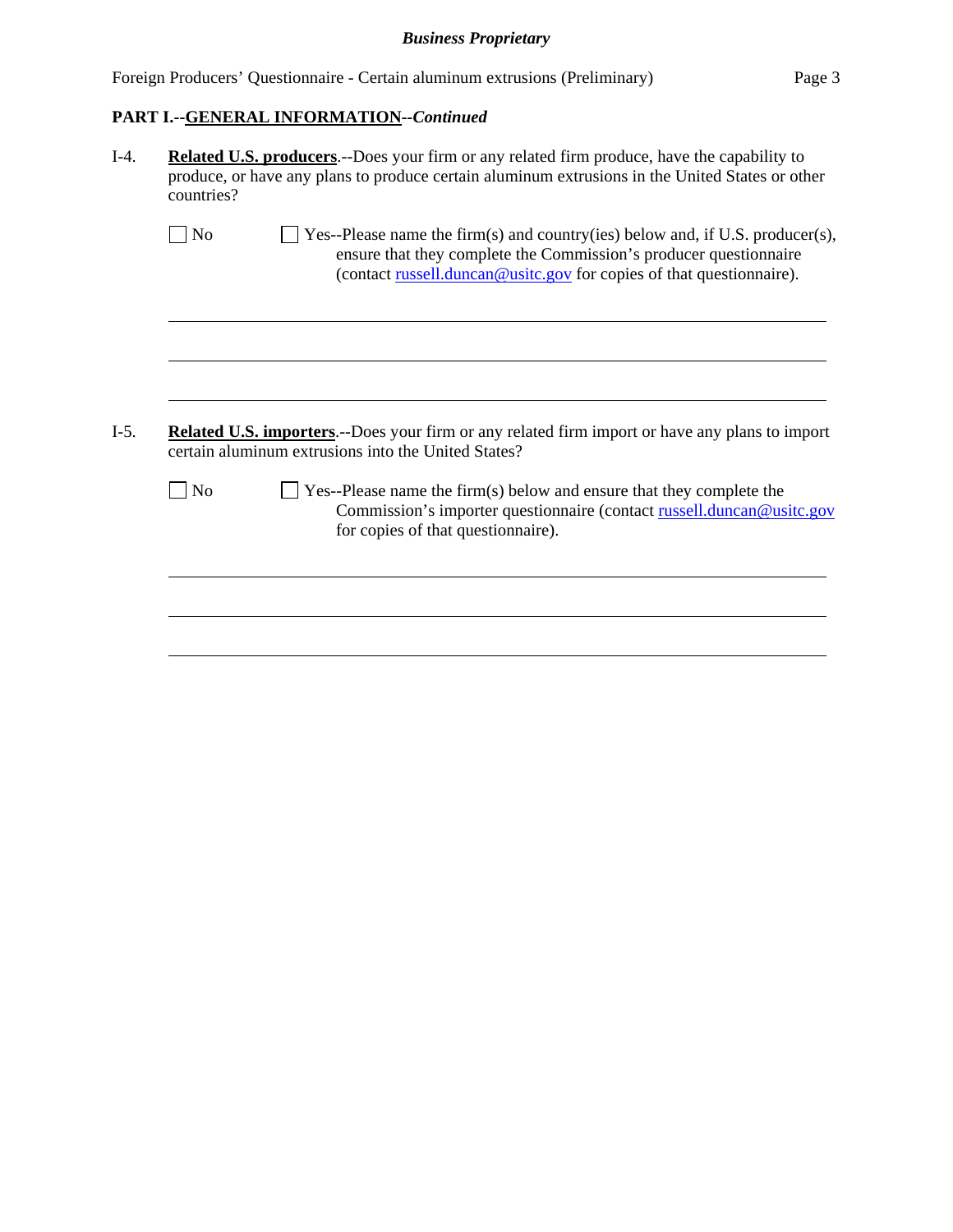Foreign Producers' Questionnaire - Certain aluminum extrusions (Preliminary) Page 4

### **PART II.--TRADE AND RELATED INFORMATION**

Further information on this part of the questionnaire can be obtained from Russell Duncan (202-708- 4727, russell.duncan@usitc.gov). **Supply all data requested on a calendar-year basis**.

II-1. **Contact information (Trade).--**Who should be contacted regarding the requested trade and related information?

| Company contact: |                |                |  |
|------------------|----------------|----------------|--|
|                  | Name and title |                |  |
|                  |                |                |  |
|                  |                |                |  |
|                  | Phone number   | E-mail address |  |
|                  |                |                |  |

II-2. **Changes in operations.--**Please indicate whether your firm has experienced any of the following changes in relation to the production of certain aluminum extrusions since January 1, 2007?

| (check as many as appropriate)         | (please describe) |
|----------------------------------------|-------------------|
|                                        |                   |
|                                        |                   |
|                                        |                   |
|                                        |                   |
|                                        |                   |
|                                        |                   |
|                                        |                   |
|                                        |                   |
|                                        |                   |
|                                        |                   |
|                                        |                   |
|                                        |                   |
|                                        |                   |
|                                        |                   |
| prolonged shutdowns or<br>$\mathsf{L}$ |                   |
| importation curtailments               |                   |
|                                        |                   |
| revised labor agreements               |                   |
|                                        |                   |
| other (e.g., technology)               |                   |
|                                        |                   |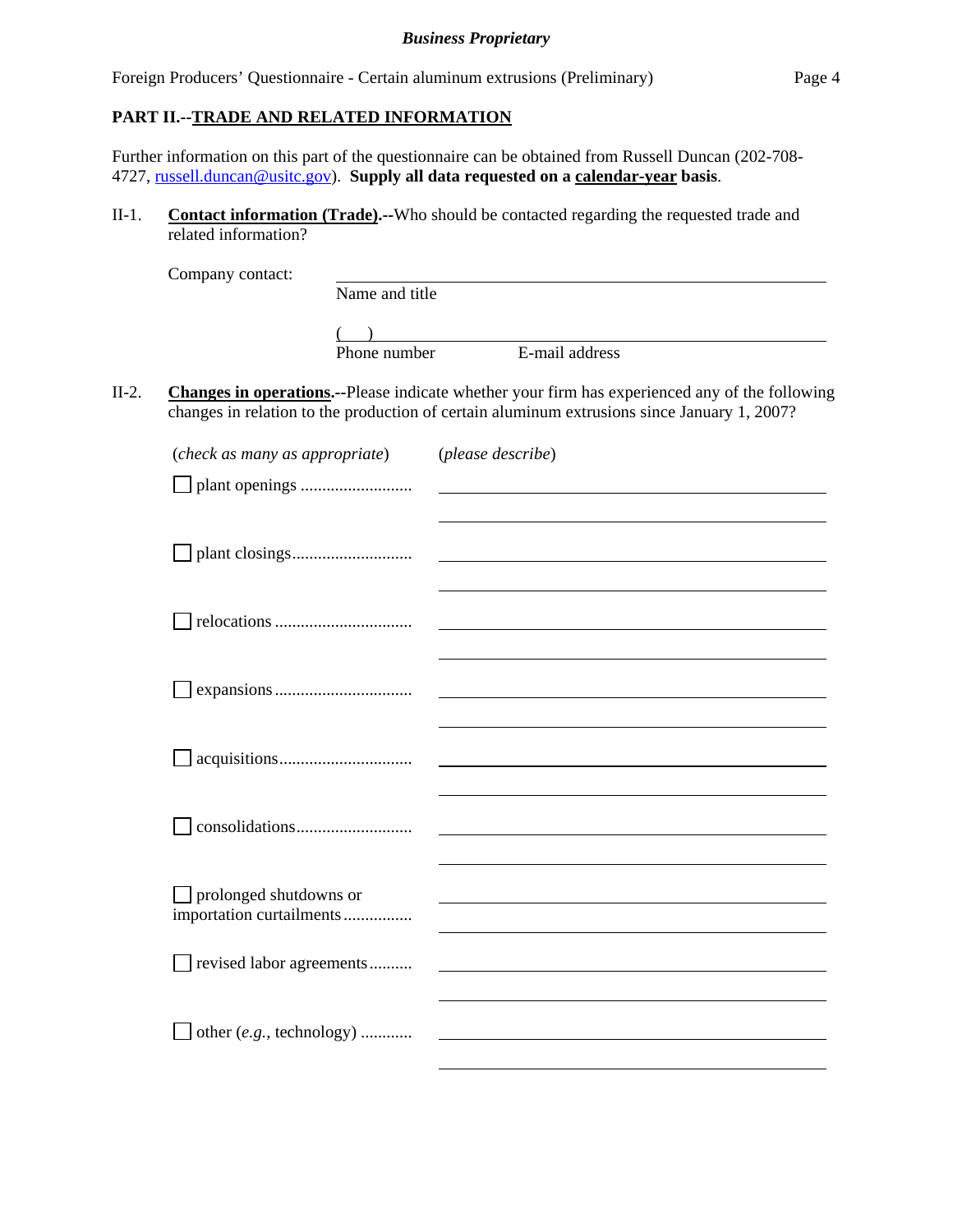|  | Foreign Producers' Questionnaire - Certain aluminum extrusions (Preliminary) | Page 5 |
|--|------------------------------------------------------------------------------|--------|
|  |                                                                              |        |

# **PART II.--TRADE AND RELATED INFORMATION***--Continued*

| <b>Anticipated changes in operations.</b> --Does your firm anticipate any changes in the character of<br>your operations or organization (as noted above) relating to the production of certain aluminum<br>extrusions in the future?                                                                                                                                                     |        |               |                                                                                                                                                                                                                                                                                                                                                                     |  |
|-------------------------------------------------------------------------------------------------------------------------------------------------------------------------------------------------------------------------------------------------------------------------------------------------------------------------------------------------------------------------------------------|--------|---------------|---------------------------------------------------------------------------------------------------------------------------------------------------------------------------------------------------------------------------------------------------------------------------------------------------------------------------------------------------------------------|--|
| $\vert$ No                                                                                                                                                                                                                                                                                                                                                                                |        |               | Yes-Supply details as to the time, nature, and significance of such changes<br>and provide underlying assumptions, along with relevant portions of<br>business plans or other supporting documentation that address this<br>issue. Include in your response a specific projection of your firm's<br>capacity to produce certain aluminum extrusions (in short tons) |  |
|                                                                                                                                                                                                                                                                                                                                                                                           |        |               |                                                                                                                                                                                                                                                                                                                                                                     |  |
| Anticipated changes in operations in the event the order is invoked.--Would your firm<br>anticipate any changes in the character of your operations or organization (as noted above)<br>relating to the production of certain aluminum extrusions in the future if the countervailing duty<br>or the antidumping duty order on certain aluminum extrusions from China were to be invoked? |        |               |                                                                                                                                                                                                                                                                                                                                                                     |  |
| $\Box$ No                                                                                                                                                                                                                                                                                                                                                                                 | issue. |               | Yes-Supply details as to the time, nature, and significance of such changes<br>and provide underlying assumptions, along with relevant portions of<br>business plans or other supporting documentation that address this                                                                                                                                            |  |
|                                                                                                                                                                                                                                                                                                                                                                                           |        |               |                                                                                                                                                                                                                                                                                                                                                                     |  |
|                                                                                                                                                                                                                                                                                                                                                                                           |        |               |                                                                                                                                                                                                                                                                                                                                                                     |  |
| N <sub>o</sub>                                                                                                                                                                                                                                                                                                                                                                            |        |               | Yes--List the following information and report your firm's combined<br>production capacity and production of these products and certain                                                                                                                                                                                                                             |  |
| <b>Product</b>                                                                                                                                                                                                                                                                                                                                                                            |        | <b>Period</b> | Basis for allocation of capacity data                                                                                                                                                                                                                                                                                                                               |  |
|                                                                                                                                                                                                                                                                                                                                                                                           |        |               |                                                                                                                                                                                                                                                                                                                                                                     |  |
|                                                                                                                                                                                                                                                                                                                                                                                           |        |               | for 2010 and 2011.<br><b>Same equipment, machinery, and workers.</b> --Has your firm since January 1, 2007 produced, or<br>does your firm anticipate producing in the future, other products on the same equipment and<br>machinery used in the production of certain aluminum extrusions?<br>aluminum extrusions in the periods indicated.                         |  |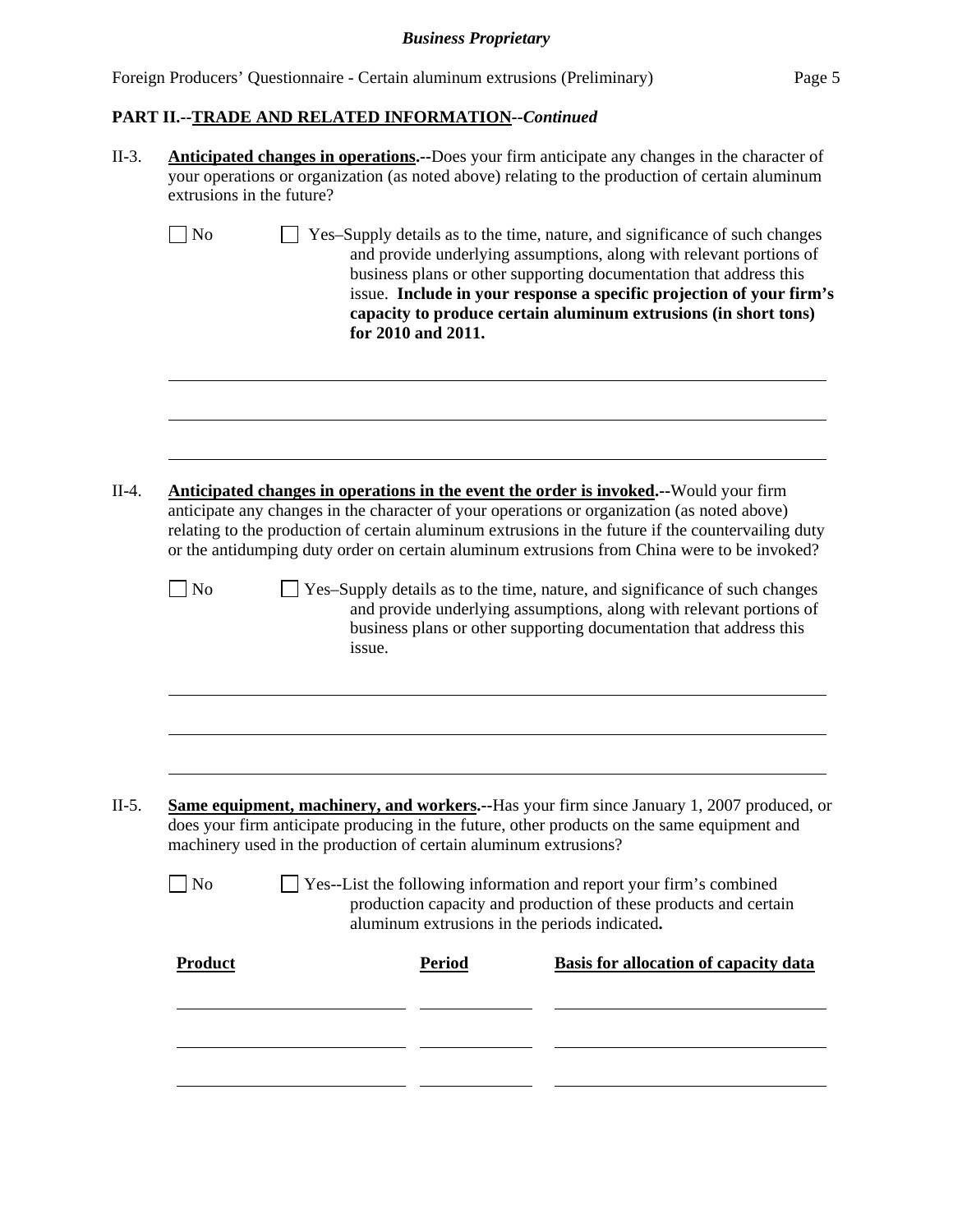Foreign Producers' Questionnaire - Certain aluminum extrusions (Preliminary) Page 6

### **PART II.--TRADE AND RELATED INFORMATION***--Continued*

 $\overline{a}$ 

 $\overline{a}$ 

### II-5. **Same equipment, machinery, and workers.--***Continued*

| (Quantity in Short Tons)                     |  |  |  |  |  |  |
|----------------------------------------------|--|--|--|--|--|--|
| <b>Item</b><br>2007<br>2008<br>2009          |  |  |  |  |  |  |
| <b>Overall Production Capacity</b>           |  |  |  |  |  |  |
| <b>Production of:</b><br>Subject merchandise |  |  |  |  |  |  |
| Other aluminum extrusions                    |  |  |  |  |  |  |
| Other products:                              |  |  |  |  |  |  |

II-6. **Constraints on production.--**Please describe the constraint(s) that set the limit(s) on your production capacity.

- II-7. **Production shifting.--**Is your firm able to switch production between certain aluminum extrusions and other products in response to a relative change in the price of certain aluminum extrusions vis-a-vis the price of other products, using the same equipment and labor?
	- $\Box$  No  $\Box$  Yes---Please identify the other products, the approximate time and cost involved in switching, and the minimum relative price change required for your firm to switch production to or from certain aluminum extrusions.

II-8. **Share of sales.--**What percentage of your firm's total sales in its most recent fiscal year was represented by sales of certain aluminum extrusions?

Percent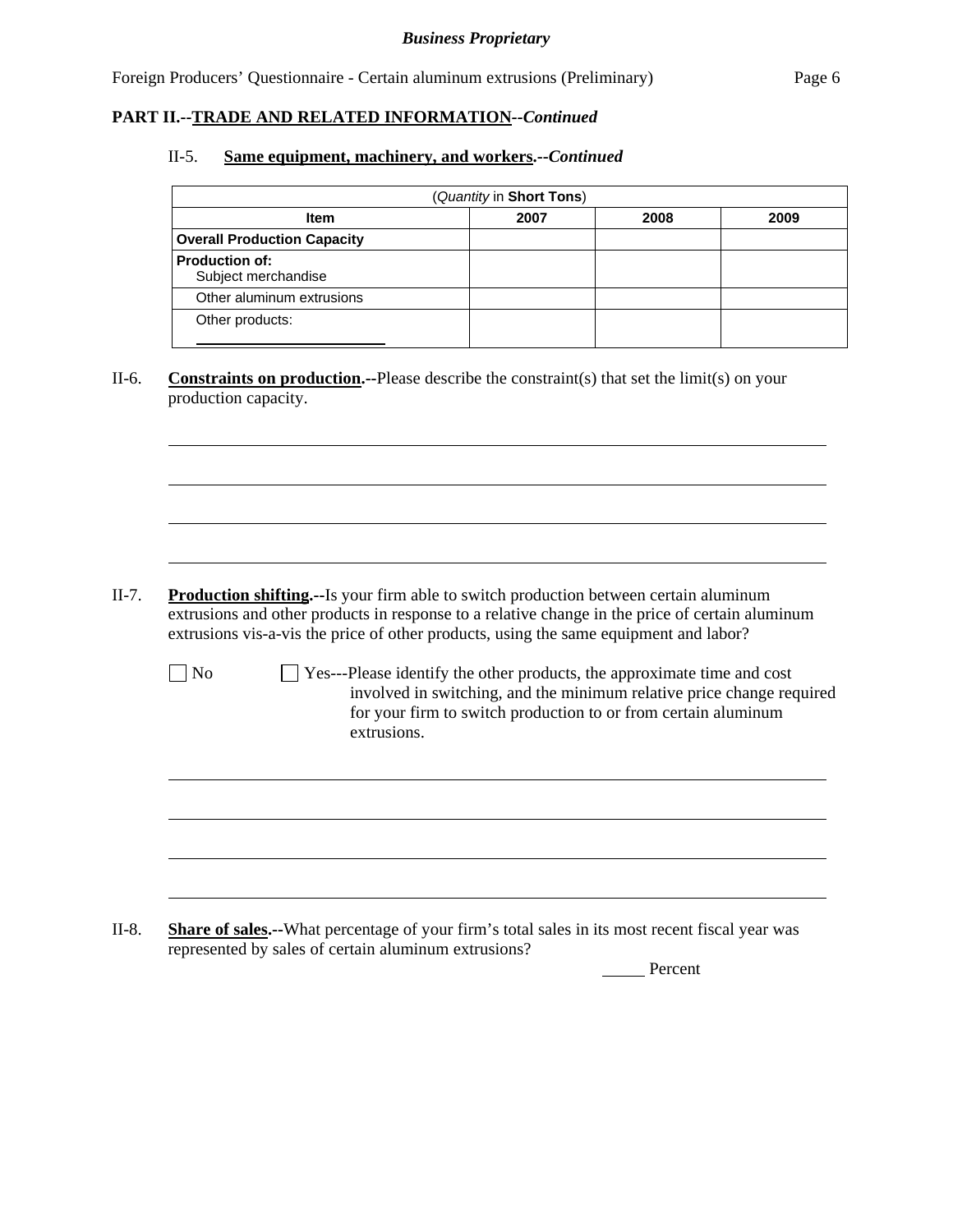|  | Foreign Producers' Questionnaire - Certain aluminum extrusions (Preliminary) | Page 7 |
|--|------------------------------------------------------------------------------|--------|
|  |                                                                              |        |

# **PART II.--TRADE AND RELATED INFORMATION***--Continued*

II-9. **Inventories in the United States.--**Has your firm, since January 1, 2007, maintained any inventories of certain aluminum extrusions in the United States (not including inventories held by firms identified in question I-3)?

No Ses--Report the quantity of such end-of-period inventories below.

| (Quantity in Short Tons)     |  |  |  |  |  |  |  |
|------------------------------|--|--|--|--|--|--|--|
| 2007<br>2009<br>2008<br>Item |  |  |  |  |  |  |  |
| <b>Inventory</b>             |  |  |  |  |  |  |  |

II-10. **Third country trade actions**.--Are the certain aluminum extrusions exported by your firm subject to antidumping findings or remedies in any WTO-member countries?

| ۰. |  |
|----|--|
|----|--|

 $\Box$  Yes--List the products(s), countries affected, and the date of such findings/remedies.

| <b>Product</b> | <b>Country</b> | <b>Date</b> |
|----------------|----------------|-------------|
|                |                |             |
|                |                |             |
|                |                |             |
|                |                |             |
|                |                |             |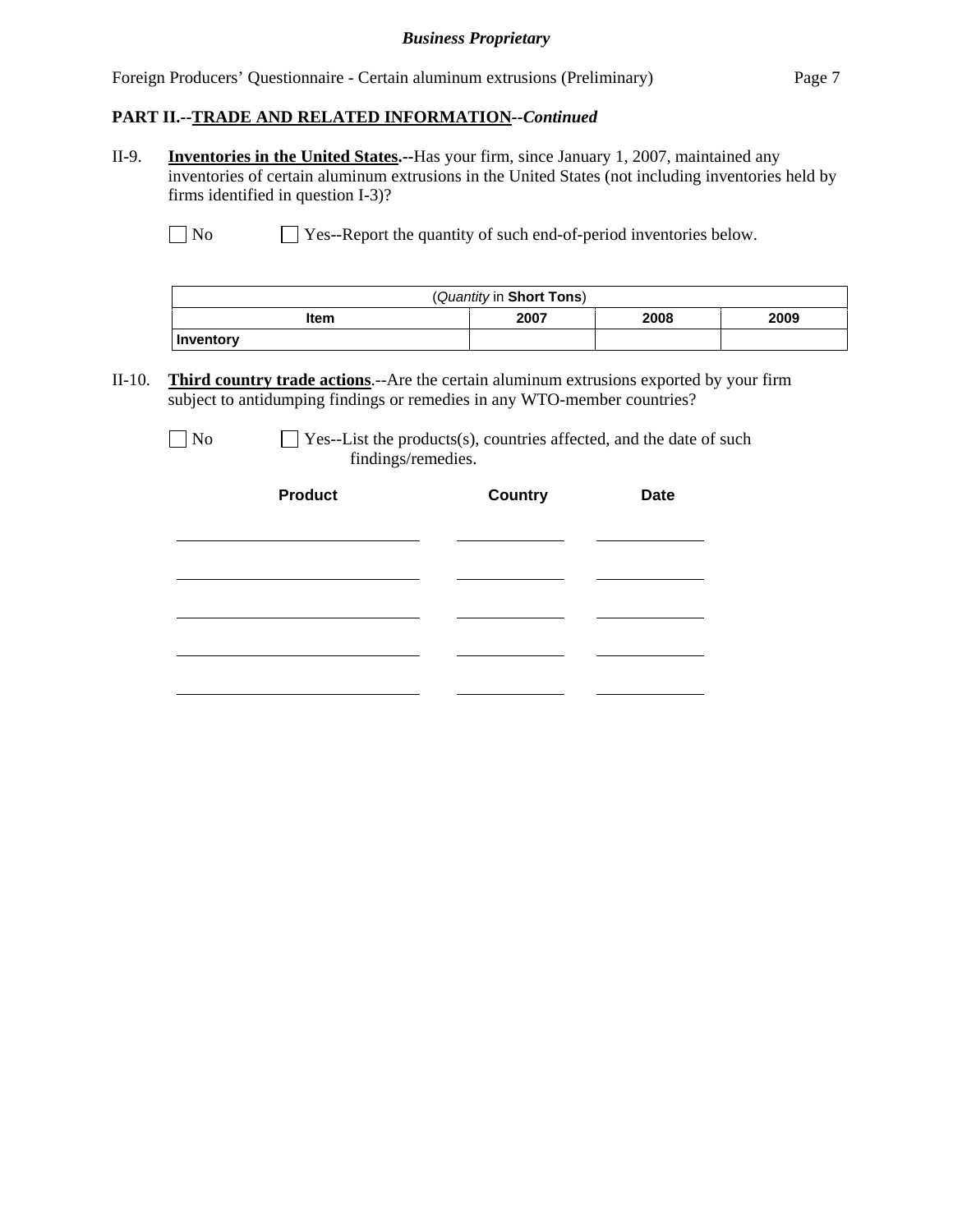Foreign Producers' Questionnaire - Certain aluminum extrusions (Preliminary) Page 8

### **PART II.--TRADE AND RELATED INFORMATION***--Continued*

II-11. **Trade Data.--**Report your firm's production capacity, production, shipments, and inventories related to the production of certain aluminum extrusions in your establishment(s) in China during the specified periods. (See definitions in the instruction booklet).

# **Quantity (***in short tons***) Item**  Actual experience **Actual experience Projections**<sup>1</sup> **2007 2008 2009 2010 2011 Capacity**<sup>2</sup> (A) **Beginning-of-period inventories** (B) **Production**<sup>3</sup> (C) **Purchases of certain aluminum extrusions**  from third-parties<sup>4</sup> (D) **Shipments:** Internal consumption/transfers (E) Home market sales (F) **Exports to--** United States<sup>5</sup> (G) All other export markets<sup>6</sup> (H) **Total exports** (I) **Total shipments** (J) **End-of-period inventories** (K) <sup>1</sup> Please explain the basis for your projections.

**CHINA**

 $2^2$  Capacity data are only applicable if your firm is a producer of certain aluminum extrusions. The production capacity (see definitions in instruction booklet) reported is based on operating \_\_\_\_\_ hours per week, \_\_\_\_\_ weeks per year. Please describe the methodology used to calculate production capacity, and explain any changes in reported capacity.

 $3$  Production data are only applicable if you firm is a producer of certain aluminum extrusions.

<sup>4</sup> Data relating to your firm's purchases are required if your firm is only an exporter of certain aluminum extrusions and not the actual producer. <sup>6</sup>

Identify principal other export markets.

 $\overline{a}$ 

 $\overline{a}$ 

**Data reconciliation.--** Please note that the quantities reported above should reconcile as follows in each period (*i.e.*, in each column):

| Reconciliations                 |                                                                  |  |
|---------------------------------|------------------------------------------------------------------|--|
| $B + C + D - E - F - G - H = K$ | Do these data reconcile? $\Box$ Yes $\Box$ No--Please<br>explain |  |
| $G + H = I$                     | Do these data reconcile? $\Box$ Yes $\Box$ No--Please<br>explain |  |
| $E + F + I = J$                 | Do these data reconcile? $\Box$ Yes $\Box$ No--Please<br>explain |  |